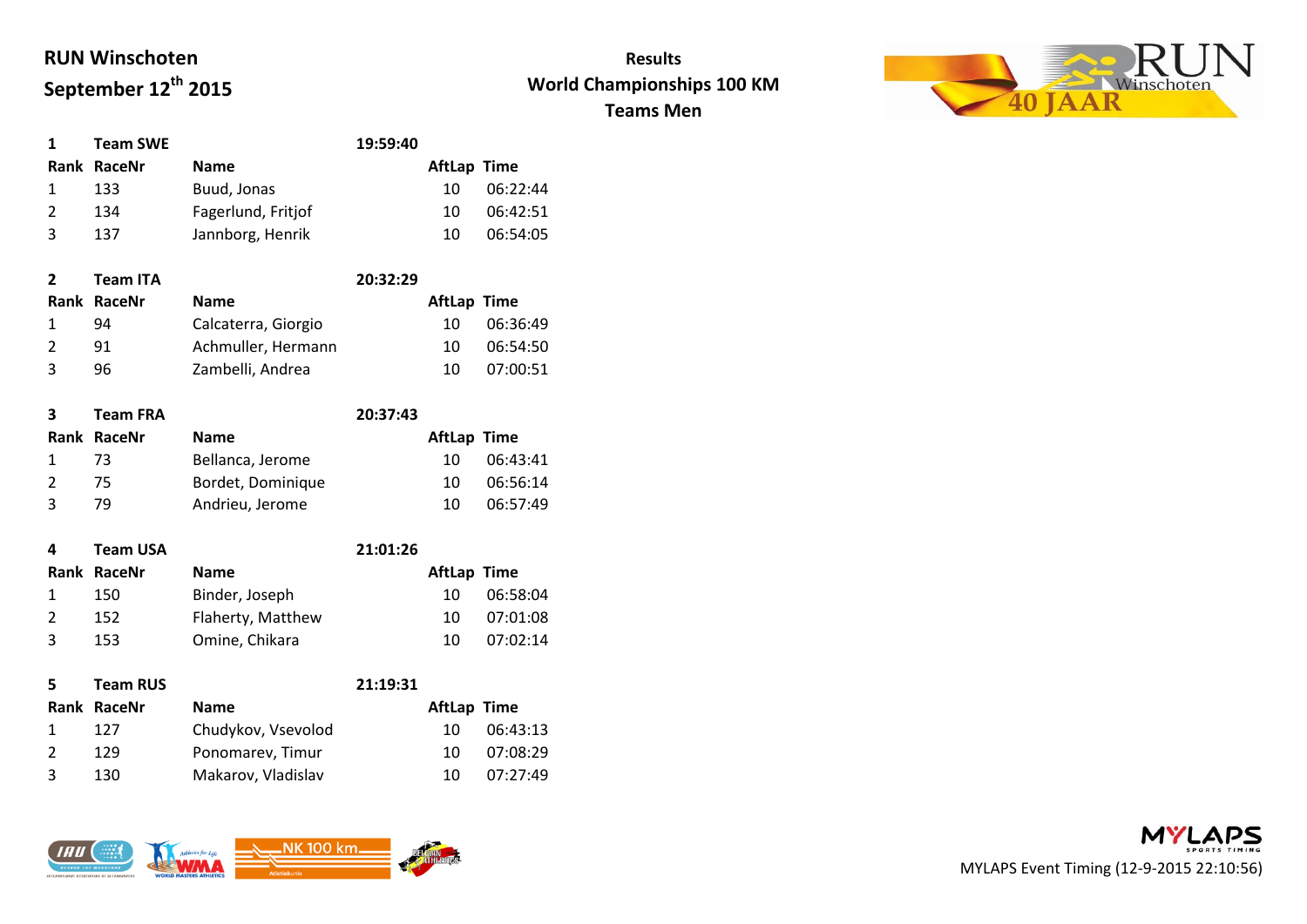

| 6 | <b>Team AUS</b> |                 | 21:23:33 |                    |          |
|---|-----------------|-----------------|----------|--------------------|----------|
|   | Rank RaceNr     | <b>Name</b>     |          | <b>AftLap Time</b> |          |
|   |                 | Davies, Brendan |          | 10                 | 06:56:38 |
|   | 11              | Keem, Barry     |          | 10                 | 07:01:50 |
|   | 12              | Heyden, Andy    |          | 10                 | 07:25:06 |

|               | <b>Team JPN</b> |                  | 21:28:01 |                    |          |
|---------------|-----------------|------------------|----------|--------------------|----------|
|               | Rank RaceNr     | <b>Name</b>      |          | <b>AftLap Time</b> |          |
|               | 99              | Itagaki, Tatsuya |          | 10                 | 06:52:37 |
| $\mathcal{L}$ | 97              | Hara, Yoshikazu  |          | 10                 | 07:13:33 |
| 3             | 100             | Takada, Yoshiki  |          | 10                 | 07:21:52 |
|               |                 |                  |          |                    |          |

| 8 | <b>Team NOR</b> |                      | 21:57:14 |                    |          |
|---|-----------------|----------------------|----------|--------------------|----------|
|   | Rank RaceNr     | <b>Name</b>          |          | <b>AftLap Time</b> |          |
|   | 119             | Risa, Jarle          |          | 10                 | 07:11:14 |
|   | 118             | Bergersen, Erik      |          | 10                 | 07:17:59 |
|   | 120             | Taranger, Bjørn Tore |          | 10                 | 07:28:02 |

| q | <b>Team FIN</b> |              | 21:59:28 |                    |          |
|---|-----------------|--------------|----------|--------------------|----------|
|   | Rank RaceNr     | <b>Name</b>  |          | <b>AftLap Time</b> |          |
|   | 68              | Ansio, Henri |          | 10                 | 07:07:13 |
|   | 70.             | Kukko, Jyrki |          | 10                 | 07:21:40 |
| 3 | 69              | Halme, Tomi  |          | 10                 | 07:30:36 |
|   |                 |              |          |                    |          |

| 10            | <b>Team UKR</b> | 22:05:18                |                    |          |
|---------------|-----------------|-------------------------|--------------------|----------|
|               | Rank RaceNr     | <b>Name</b>             | <b>AftLap Time</b> |          |
|               | 142             | Stepanenko, Pavlo       | 10.                | 06:56:02 |
| $\mathcal{L}$ | 143             | Holovnytskyy, Oleksandr | 10                 | 06:56:03 |
| 3             | 145             | Chornyi, Taras          | 10                 | 08:13:14 |



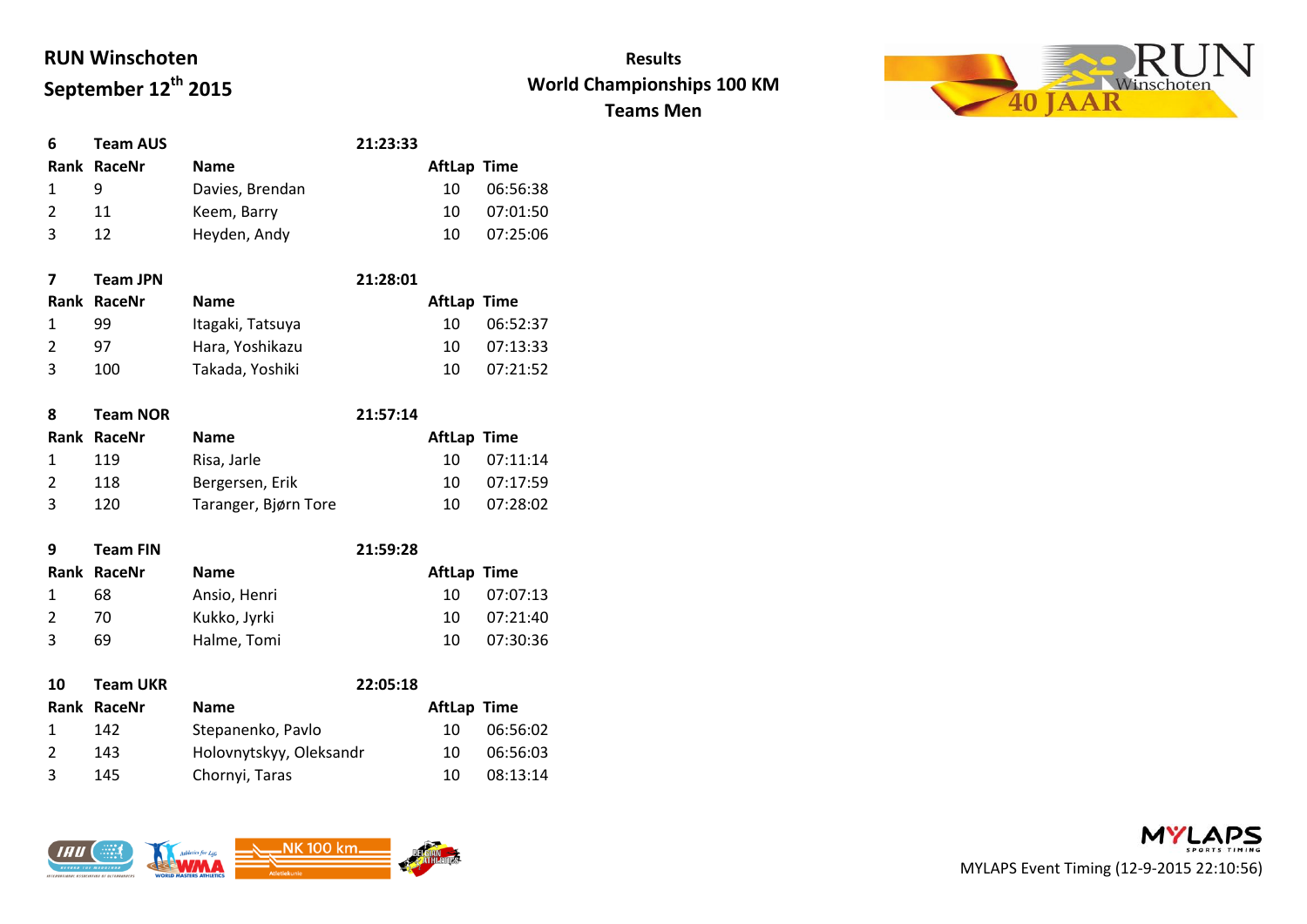

| 11            | <b>Team BEL</b> | 22:13:04       |     |  |             |
|---------------|-----------------|----------------|-----|--|-------------|
|               | Rank RaceNr     | <b>Name</b>    |     |  | AftLap Time |
|               | 24              | Decock, Wouter | 10  |  | 06:41:27    |
| $\mathcal{L}$ | 27              | Mertens, Gert  | 10. |  | 07:37:27    |
| $\mathbf{3}$  | 26              | Casier, Gino   | 10  |  | 07:54:11    |

| <b>Team GER</b> | 22:16:19              |                    |          |
|-----------------|-----------------------|--------------------|----------|
|                 | <b>Name</b>           | <b>AftLap Time</b> |          |
| 86              | Neuschwander, Florian | 10                 | 06:49:13 |
| 87              | Sommer, Michael       | 10                 | 07:16:49 |
| 84              | Hans, Jan-Hendrik     | 10                 | 08:10:18 |
|                 | Rank RaceNr           |                    |          |

| <b>Team CZE</b> |                 | 22:44:42 |             |          |
|-----------------|-----------------|----------|-------------|----------|
| Rank RaceNr     | <b>Name</b>     |          | AftLap Time |          |
| 58              | Oralek, Daniel  |          | 10.         | 07:25:48 |
| 60              | Velicka, Ondrej |          | 10.         | 07:37:47 |
| 57              | Brunner, Radek  |          | 10          | 07:41:07 |
|                 |                 |          |             |          |

| 14           | <b>Team NED</b> |                    |  |                    |          |
|--------------|-----------------|--------------------|--|--------------------|----------|
|              | Rank RaceNr     | <b>Name</b>        |  | <b>AftLap Time</b> |          |
| $\mathbf{1}$ | -1              | Norden van, Pascal |  | 10                 | 06:58:07 |
|              | 5.              | Mans, Pieter       |  | 10                 | 07:30:53 |
| ີ            | 4               | Krotwaar, Luc      |  | 10                 | 08:27:33 |
|              |                 |                    |  |                    |          |

| 15            | <b>Team BRA</b> | 23:03:03                     |                    |          |
|---------------|-----------------|------------------------------|--------------------|----------|
|               | Rank RaceNr     | <b>Name</b>                  | <b>AftLap Time</b> |          |
|               | 37              | Silva, Farnese Borges        | 10                 | 07:29:19 |
| $\mathcal{L}$ | 33              | Espirito Santo, Marcos Paulo | 10                 | 07:35:19 |
|               | 38              | Alves dos Santos, Cleiser    | 10                 | 07:58:26 |



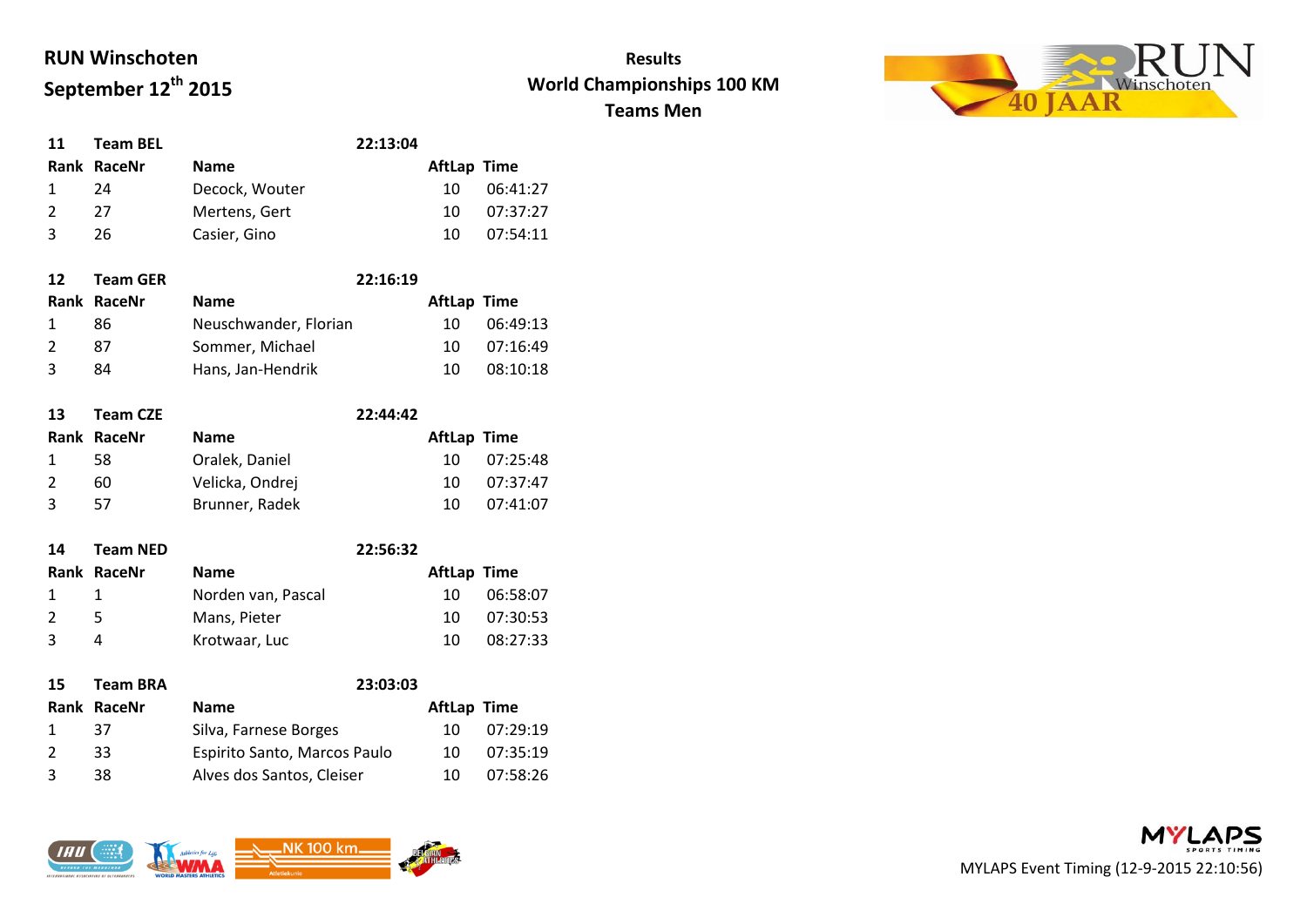

| 16            | <b>Team LTU</b> |                    | 23:34:19 |                    |          |
|---------------|-----------------|--------------------|----------|--------------------|----------|
|               | Rank RaceNr     | <b>Name</b>        |          | <b>AftLap Time</b> |          |
|               | 112             | Sorokin, Aleksandr |          | 10                 | 06:50:34 |
| $\mathcal{P}$ | 115             | Bauzys, Vaidotas   |          | 10                 | 08:18:45 |
| ર             | 114             | Zlabys, Vaidas     |          | 10                 | 08:25:01 |
|               |                 |                    |          |                    |          |

| 17            | <b>Team AUT</b> |                     | 23:39:56 |             |          |
|---------------|-----------------|---------------------|----------|-------------|----------|
|               | Rank RaceNr     | <b>Name</b>         |          | AftLap Time |          |
|               | 20              | Buchgeher, Reinhard |          | 10.         | 07:45:18 |
| $\mathcal{L}$ | 16              | Sageder, Andreas    |          | 10          | 07:47:17 |
| २             | 19              | Hartl, Herbert      |          | 10          | 08:07:22 |
|               |                 |                     |          |             |          |

| 24:35:07<br><b>Team CAN</b><br>18                |          |
|--------------------------------------------------|----------|
| <b>AftLap Time</b><br>Rank RaceNr<br><b>Name</b> |          |
| Loutitt, Jason<br>44<br>10.                      | 07:56:24 |
| Takacs, Adam<br>$\mathcal{L}$<br>45<br>10        | 08:11:52 |
| Tabelev, Oleg<br>़<br>42<br>10                   | 08:26:52 |

| 19 | <b>Team KOR</b> |                 |  |                    |          |
|----|-----------------|-----------------|--|--------------------|----------|
|    | Rank RaceNr     | <b>Name</b>     |  | <b>AftLap Time</b> |          |
|    | 103             | Park, Seungryul |  | 10                 | 08:20:29 |
|    | 160             | Lee, Kwangyeor  |  | 10                 | 08:26:42 |
| २  | 104             | Lee, Mansik     |  | 10                 | 09:45:52 |
|    |                 |                 |  |                    |          |

| 20 | <b>Team BLR</b> | 26:57:55                |                    |          |
|----|-----------------|-------------------------|--------------------|----------|
|    |                 | <b>Name</b>             | <b>AftLap Time</b> |          |
|    | 28              | Bula, Dzmitry           | 10                 | 08:54:03 |
|    | 30              | Rymasheuski, Aliaksandr | 10                 | 08:55:54 |
| ર  | 29              | Navitski, Ihar          | 10                 | 09:07:58 |
|    |                 | Rank RaceNr             |                    |          |